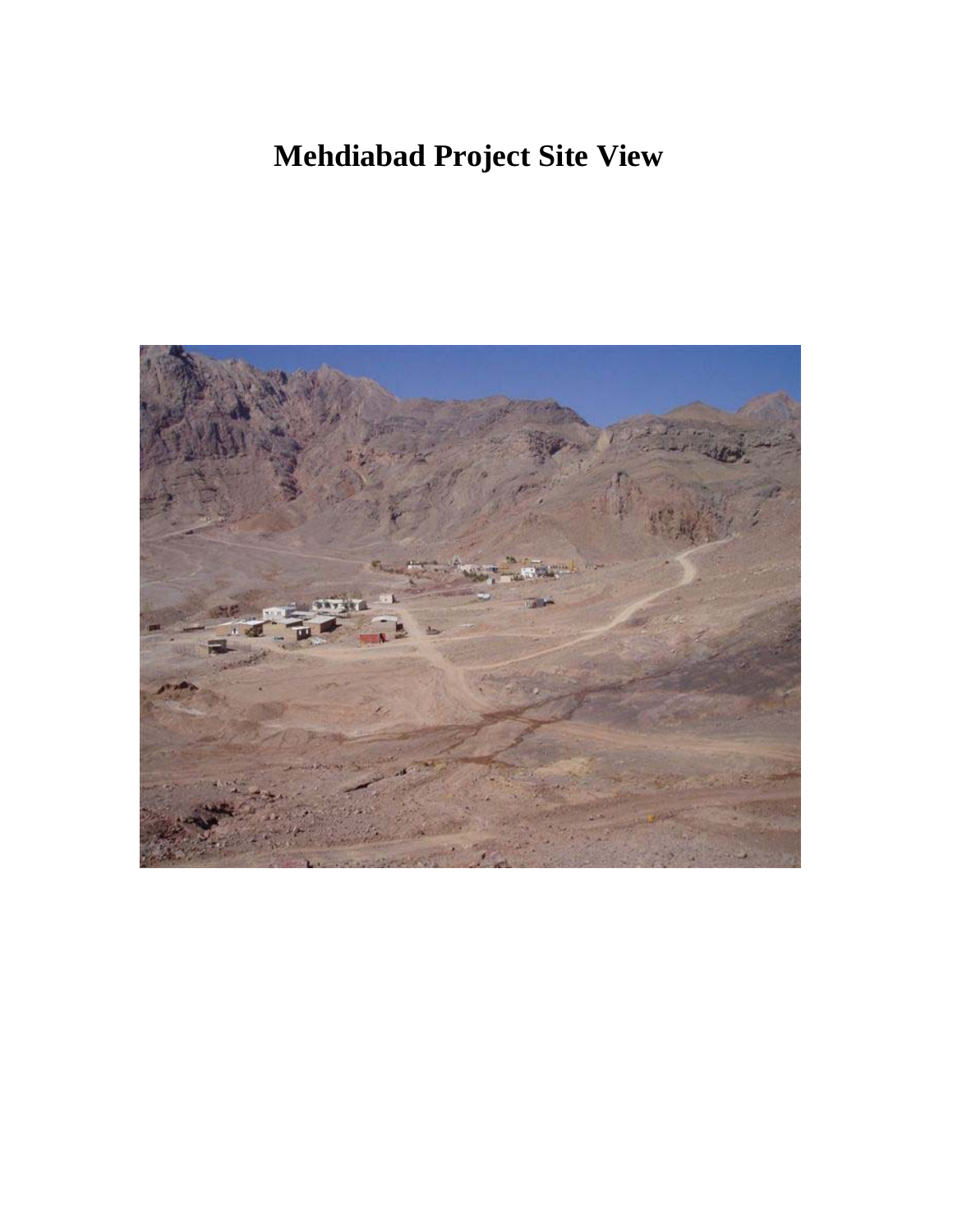#### **Aerial Project Location**

- 
- The sum of Drilling to date: About 55000 meter.(23500 m per J.V.+31500 m By J.V)

Site Location : 110 km. SW of Yazd city, central Iran

Proved Reserve inserted in Discovery Certificate:

-Oxides 45 Million toes@7% zn, 2.5%pb

- Sulphides 116 Million tones@ 7.3% zn, 2.3%pb
- Barite 10Million tones
- Production Technology of Zinc -Solvent Extraction(SX)-by T.R Co. spain
- Plant Production Capacity -200000t/y
- 
- 

Investment Required -About 1.3 B US\$(mining-plant-utilities-infrastructure)

• Company in-charge of Feasibility Study -Aker Kvaerner Australia with help of Canada Division

#### **Mineralization Types**

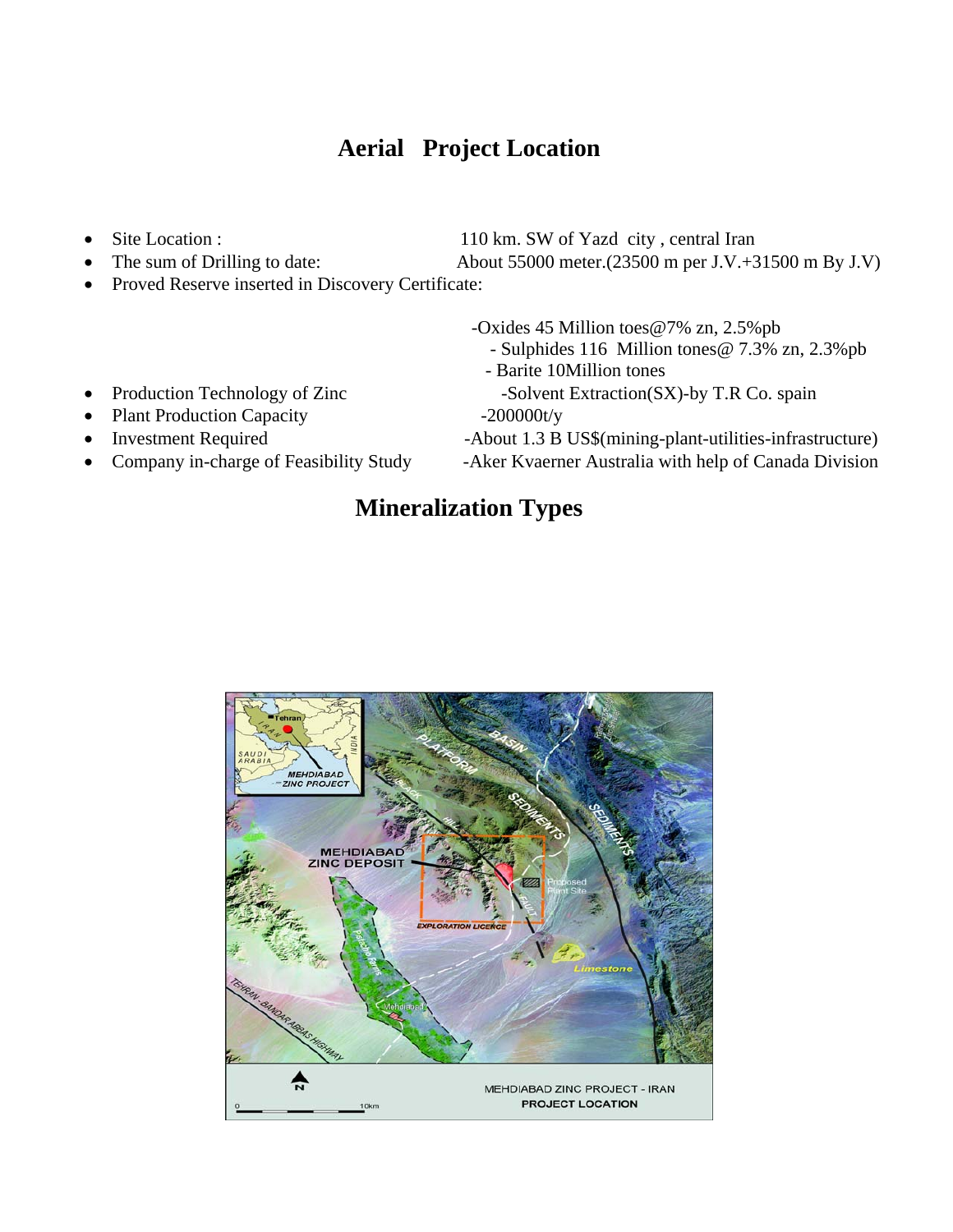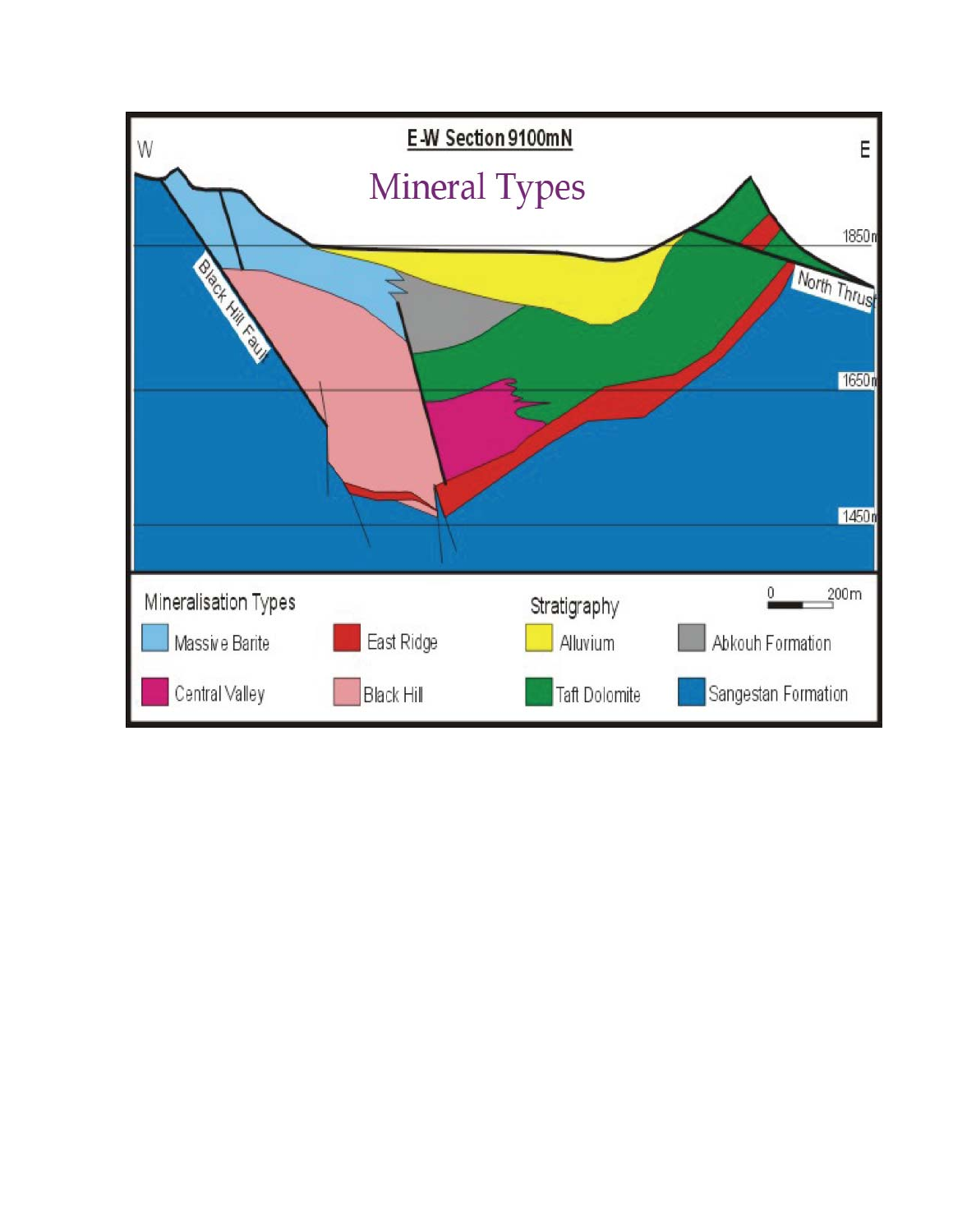#### **Mehdiabad Zinc Project Location Plan with Access Roads From Yazd City**

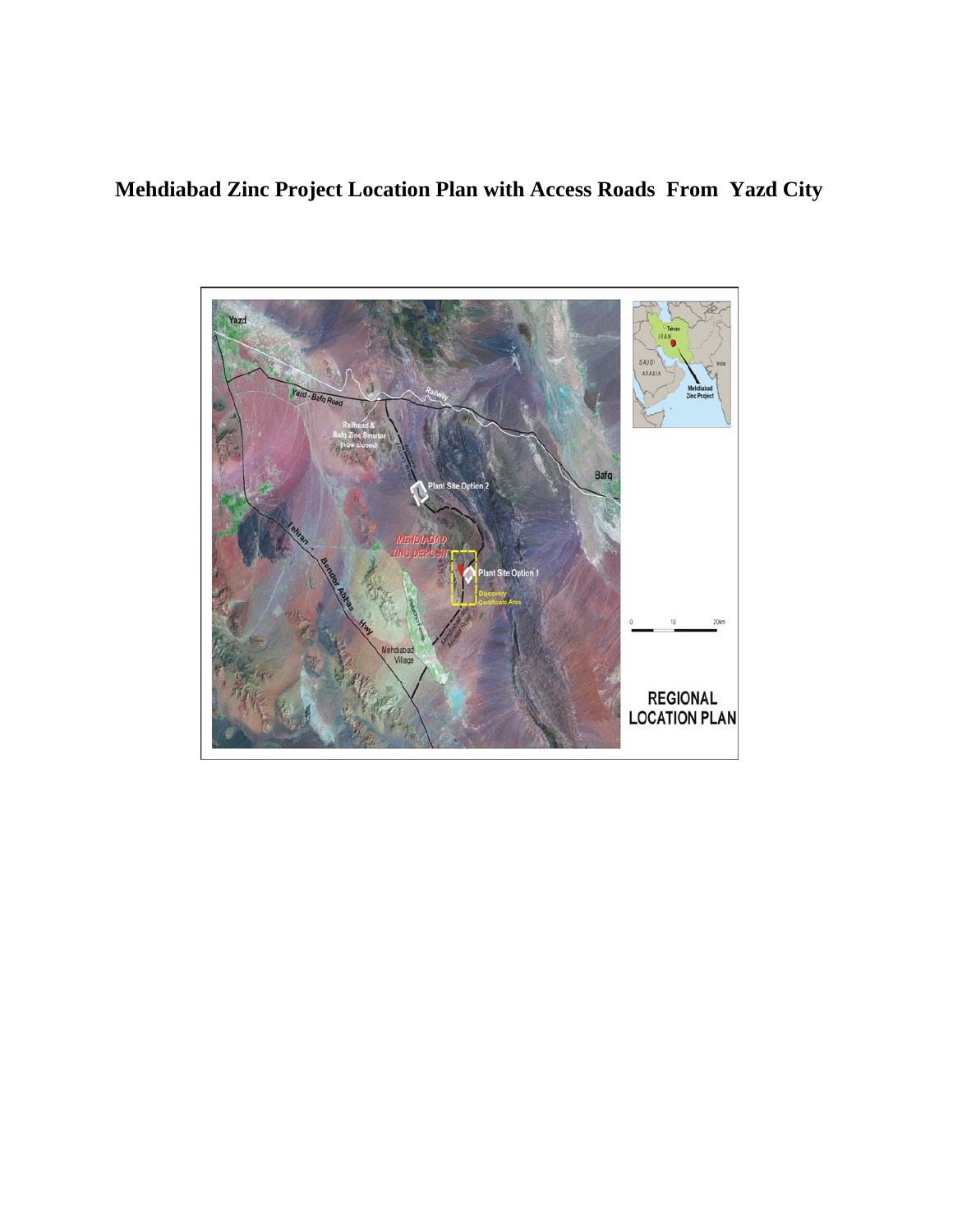# **The new resource estimates at a cut off grade of 2% zinc By Hellman & Schofield Pty Ltd. Australia, April 2006 In Accordance with JORC Code.**

| Category         | <b>Million</b> | <b>Zinc</b> | Lead | <b>Silver</b> | <b>Approximate Recovered Metal</b> |         |             |
|------------------|----------------|-------------|------|---------------|------------------------------------|---------|-------------|
|                  | <b>Tonnes</b>  | %           | %    | g/t           | $Zn$ (mt)                          | Pb (mt) | Ag $(m oz)$ |
| Measured         | 140            | 4.1         | 1.6  | 34            | 4.1                                | 1.2     | 45          |
| <b>Indicated</b> | 222            | 4.2         | 1.6  | 36            | 6.5                                | 1.9     | 78          |
| Measured $+$     | 362            | 4.2         | 1.6  | 35            | 10.6                               | 3.1     | 123         |
| <b>Indicated</b> |                |             |      |               |                                    |         |             |
| <b>Inferred</b>  | 32             | 4.5         | 1.4  | 38            | 1.0                                | 0.2     | 11          |
| <b>TOTAL</b>     | 394            | 4.2         | 1.6  | 36            | 11.6                               | 3.3     | 134         |

 **mt = million tonnes, m oz = million ounces.**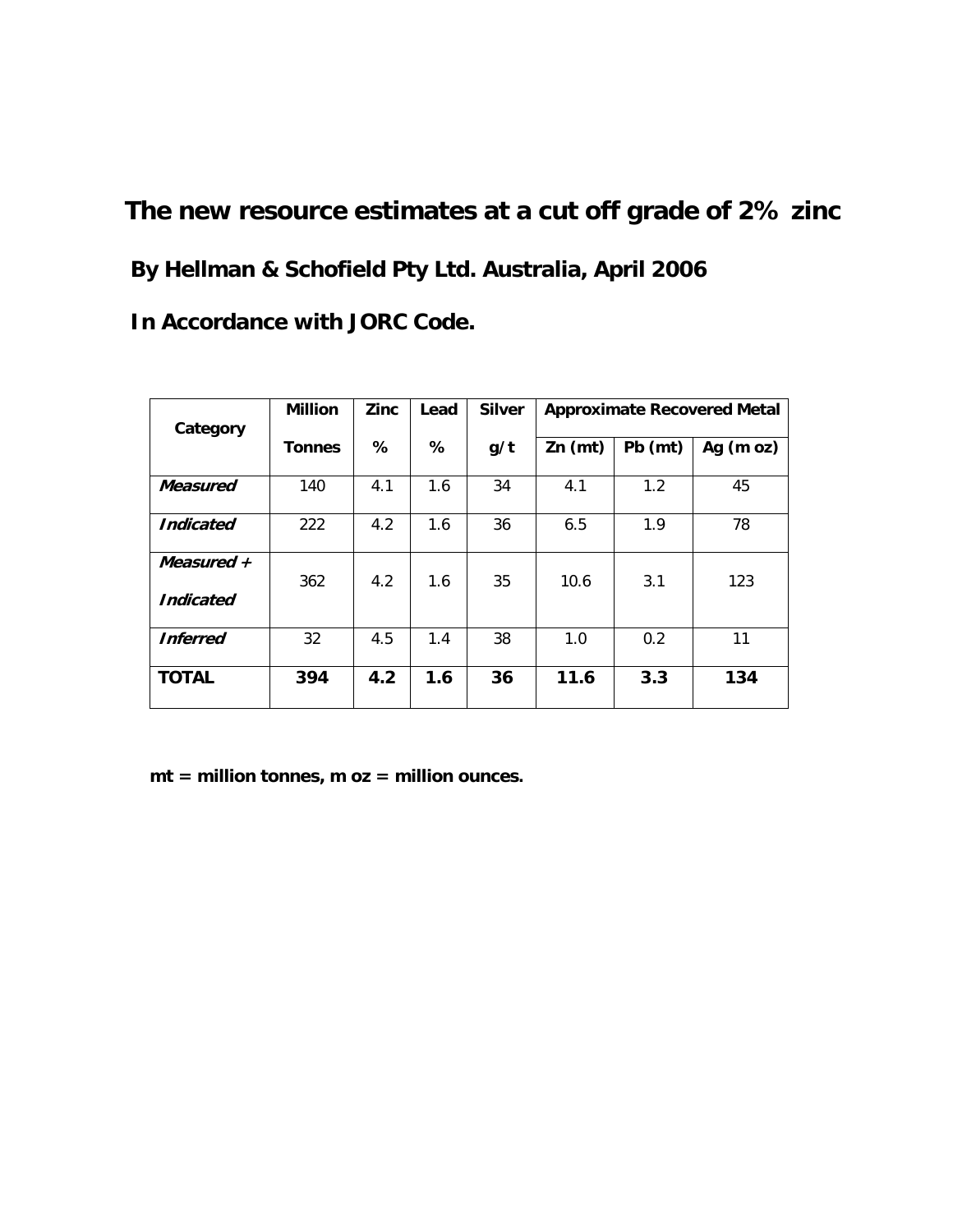### **Location of Mining Pit and Waste Dump Area**